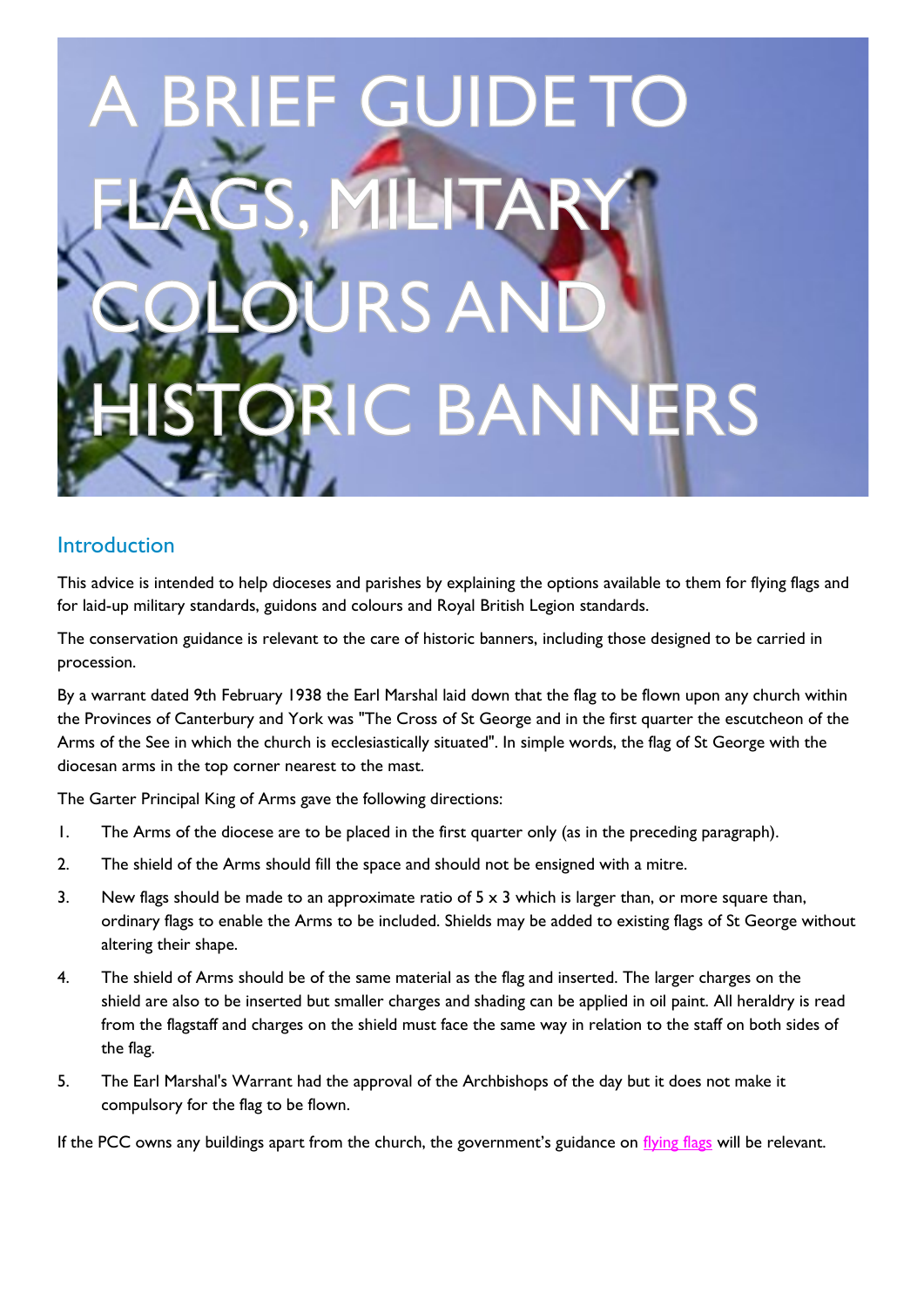## **Military standards, guidons and colours**

This guidance is drawn from Chapter 8 of the Queen's regulations for the Armed Forces 1975. These regulations can be found via an online search, or using this link.

Military colours, once laid up, are expected to remain where laid up in perpetuity. No maintenance or other charges against public funds are permissible when colours are laid up.

When a standard, guidon or colour is deemed completely disintegrated (it no longer supports its own weight on the pike or, if netted, the netting and only a few un-recognisable scraps of silk remain), the priest in charge of the church or chapel concerned should gather the remains and store them in a secure location. The pike, tassels and crown mount can remain in place until they are passed to the owning Regiment. Care must be taken to prevent the unauthorised removal of the remains. The priest should establish the identity of the standard, guidon or colour and then contact the HQ of its Regiment or, in the case of a unit that has disbanded, the HQ of the successor Regiment. Advice should be sought from MOD(Chaps) and MOD HC PS12 SO2 Ceremonial & Plans (address below).

The consecrated cloth, as it is, together with the pike, can be buried in an unmarked location in consecrated ground. Alternatively the cloth (and pike if the Regiment wishes) can be burnt and the ashes scattered in a suitable location. This could be Church Grounds or a graveyard, or a location that has special significance to the Regiment, subject to any necessary consents. The burning of the cloth removes the necessity for the scattering of the ashes on consecrated ground.

The crown mount and tassels (if still present) should be given to the Regimental HQ for retention together with the pike (if still present). The crown mount is not to be burned or buried with the consecrated cloth.

The priest, in consultation with the Regimental Secretary / Regimental Adjutant, should arrange for a short service to be conducted for the burial of the consecrated cloth, or the scattering of the ashes.

The Regiment concerned is to ensure that MOD HC PS12 informed of the disposal of the standard, guidon or colour.

Advice may be sought at any time from the Ministry of Defence, Ceremonial and Plans PS12, Main Building 6-C- 14, Whitehall, London SW1A 2HB.

# **Royal British Legion Standards**

The Rules for laying up Royal British Standards have some significant differences from those for military standards. They agree that a standard, once laid up, may not be removed.

The costs of laying up a standard should be borne by the Legion unit involved. Rules can be found [online.](https://support.britishlegion.org.uk/app/answers/detail/a_id/152/~/the-royal-british-legion-standards)

## **Conservation recommendations for flags and historic banners**

The flags should remain in the 'hanging' position providing the weight-bearing edge from which they are suspended is strong and there are no discernible weak areas or visible damage. Flags should not be hung above radiators or heating vents nor in direct draughts.

Where possible they should be straightened on their poles (creases catch more dust).

The stability of the hanging system (poles, finials, etc) and flag material should be checked on a regular basis as a routine part of annual maintenance and inspection. When accessible the flags, poles and finials should be carefully checked for loose bits of paint and fabric. The cords and tassels should also be checked for stability.

For very fragile areas of textile, consideration may need to be given to enclosing the fragile area in a 'net sandwich' in order to give support. This work should only be undertaken by, or under the supervision of a trained conservator.